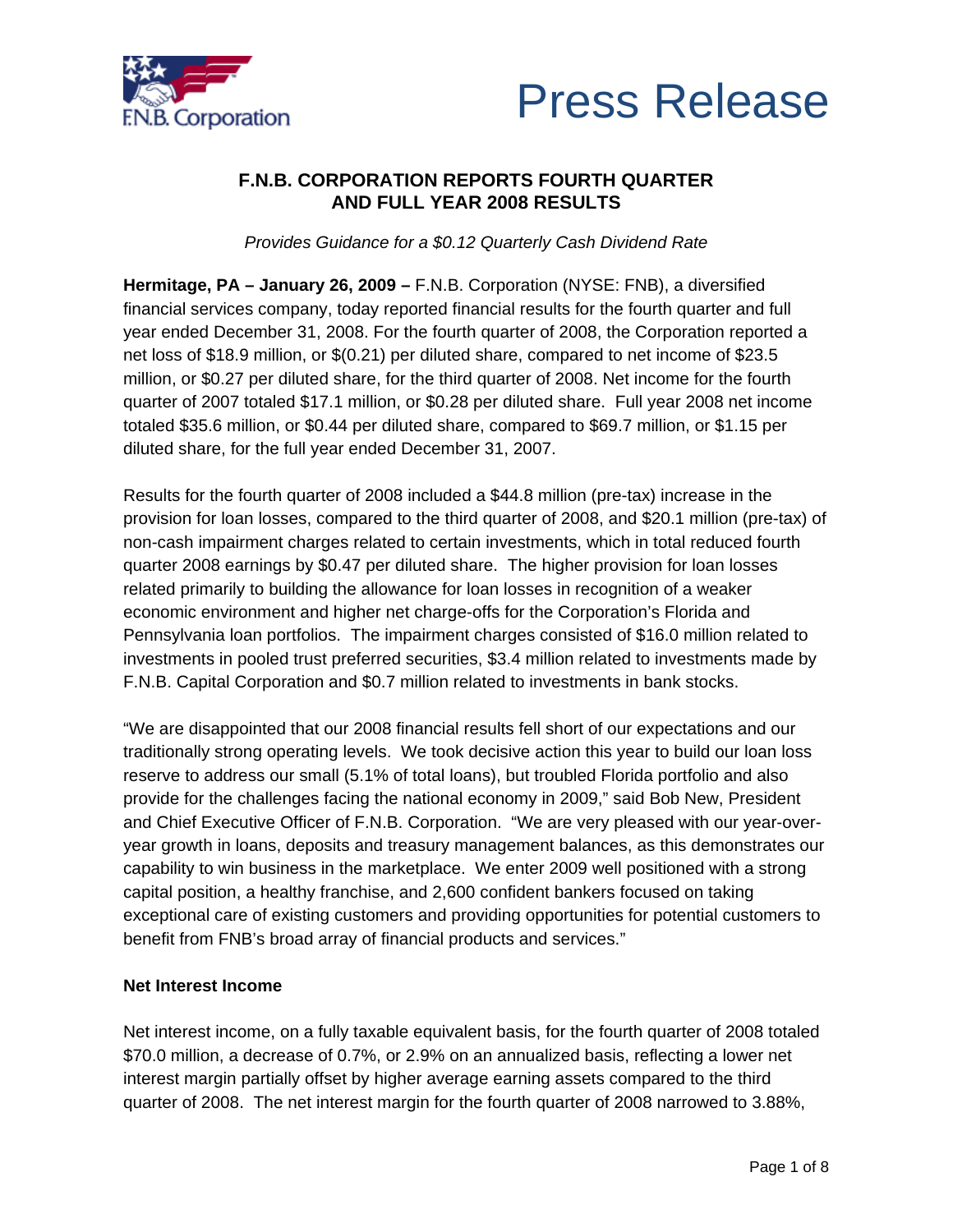compared to 3.97% in the third quarter of 2008, primarily due to a 6 basis point effect from non-accrual loans, in addition to the effect of competitive deposit pricing following two separate 50 basis point federal funds rate cuts in October 2008. The non-accrual effects included a 3 basis point negative impact from interest income reversals on new non-accrual loans in the fourth quarter of 2008, while the third quarter of 2008 included a 3 basis point benefit from interest recognized on previously non-accruing loans returned to accrual status due to sustained payment performance.

For the fourth quarter of 2008, average loans increased 1.6%, or 6.5% on an annualized basis, compared to the third quarter of 2008. Organic average loan growth for the fourth quarter of 2008, which excludes the effects of the Iron and Glass acquisition completed on August 16, 2008, equaled \$14.6 million or 1.0% on an annualized basis compared to the third quarter of 2008. Compared to the fourth quarter of 2007, organic average loan growth for the fourth quarter of 2008 equaled \$192.9 million or 4.4%.

Compared to the third quarter of 2008, organic growth in indirect auto and home equity lending in the fourth quarter of 2008 was partially offset by decreased balances in commercial, direct consumer and residential mortgage loans on an organic basis. While the organic growth in home equity lending reflects the continued execution of our strategies, the increase in the indirect loan portfolio on an organic basis reflects the benefit from a weakening of competitors in the automobile finance market that provided the Corporation with an opportunity to increase balances with improved pricing, while maintaining strong underwriting standards. Commercial loans, which now comprise 54.7% of the total loan mix, decreased 1.2% annualized on an organic basis reflecting the effect of a slower economic environment in the Corporation's Pennsylvania markets.

Average deposits and treasury management balances increased 2.3% in the fourth quarter of 2008, or 9.2% on an annualized basis, compared to the third quarter of 2008. Organic growth, which excludes the effects of the Iron and Glass acquisition completed on August 16, 2008, equaled \$18.2 million, or 1.1% on an annualized basis, compared to the third quarter of 2008. Treasury management balances increased \$33.0 million or 33.1% annualized and total deposits declined \$14.8 million or 1.0% annualized on an organic basis, compared to the third quarter of 2008. The organic growth in treasury management balances reflects continued strong growth in new clients and seasonal increases for clients in higher education, while the decline in deposits on an organic basis is largely due to seasonal decreases compared to the prior quarter. Compared to the fourth quarter of 2007, organic growth in average deposits and treasury management balances for the fourth quarter of 2008 equaled \$273.0 million or 5.8%.

### **Non-Interest Income**

Non-interest income, which includes the \$20.1 million impairment charges, decreased \$20.0 million for the fourth quarter of 2008 from \$28.2 million for the third quarter of 2008. Strong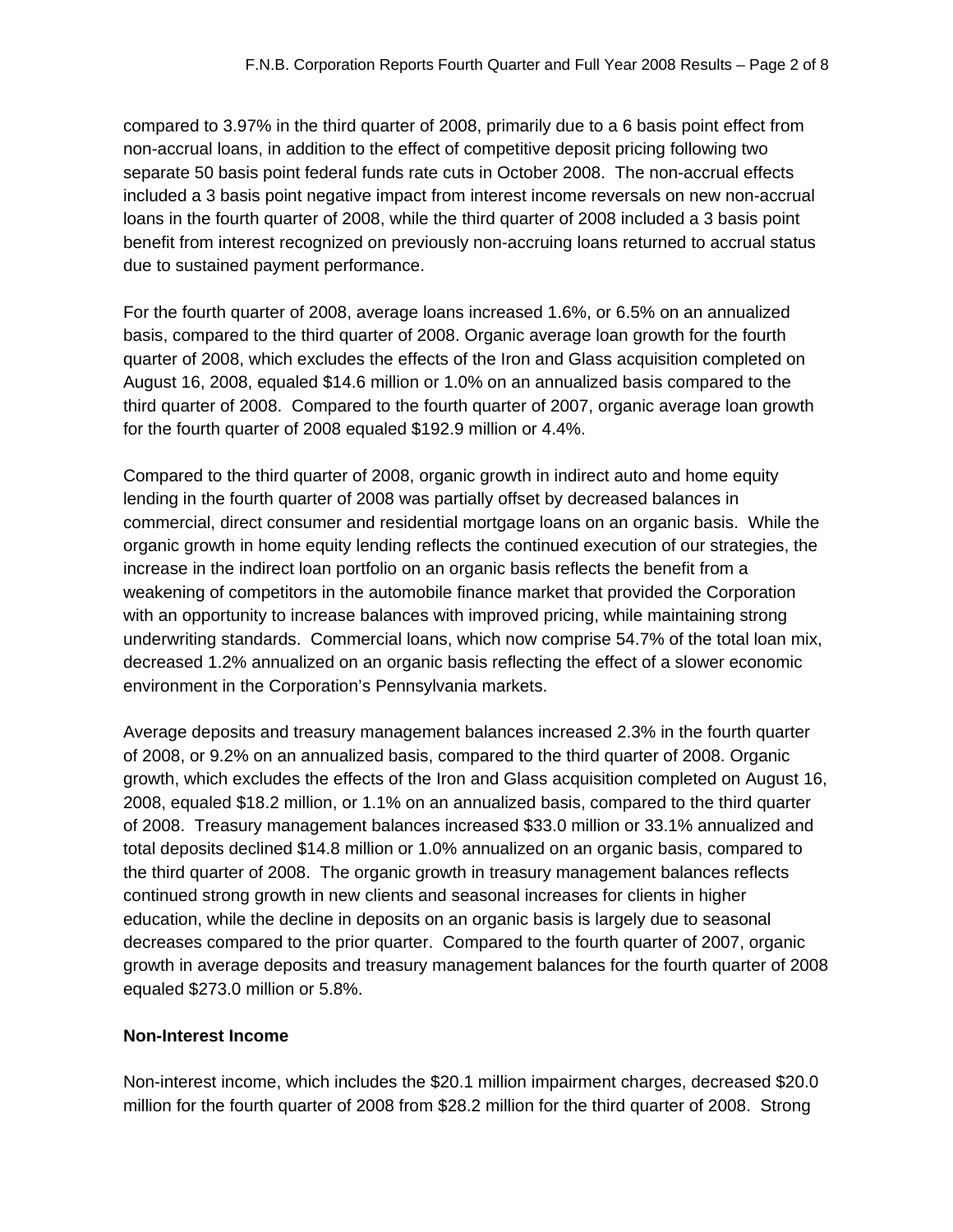growth in securities commissions and fees partially offset seasonal decreases in insurance commissions and fees and service charges as well as lower trust income driven by lower market valuations. Securities commissions and fees benefited from annuities being more attractive for customers as interest rates declined.

### **Impairment Charges**

The Corporation's investments in pooled trust preferred securities had a cost basis of \$40.6 million and a fair value of \$17.9 million as of December 31, 2008. This portfolio consists of 13 securities representing interests in various trusts collateralized by debt issued by over 500 financial institutions. Management has concluded that it is probable that there has been an adverse change in estimated cash flows for eight of the 13 securities, which management deemed to be other-than-temporarily impaired in accordance with generally accepted accounting principles. This conclusion is based on the trend in new deferrals by the underlying issuing banks and the expectation for additional deferrals and defaults in the future, negative changes in credit ratings and expectations for potential future negative rating changes, whether the security is currently deferring interest on the tranche that the Corporation owns and expected continued weakness in the U.S. economy. These eight securities were written down to \$10.5 million, or 39.6% of the \$26.4 million cost basis. After the impairment write-downs, the Corporation held 13 pooled trust preferred securities with an adjusted cost basis of \$24.6 million and a fair value of \$17.9 million as of December 31, 2008.

The \$0.7 million other-than-temporary impairment charge for bank stocks relates to 13 holdings that as of December 31, 2008 have unrealized losses between 26.3% and 73.2% of book value and that have been in an unrealized loss position between three and 12 months. In accordance with generally accepted accounting principles, management has deemed these impairments to be other than temporary given the low likelihood that they will recover in value in the foreseeable future. At year end, the Corporation held 31 bank stocks with an adjusted cost basis of \$3.6 million and a fair value of \$3.5 million.

The impairment charge for F.N.B. Capital Corporation primarily relates to two investments, with \$2.1 million related to a Florida-based company and \$1.0 million related to a company with substantial exposure to the automobile industry. As of December 31, 2008, the portfolio of investments for F.N.B. Capital Corporation totaled \$16.1 million with positions in nine companies.

### **Non-Interest Expense**

Non-interest expense totaled \$58.4 million for the fourth quarter of 2008, an increase of \$0.5 million or 0.9% (3.5% on an annualized basis) compared to the third quarter of 2008. The increased expenses primarily reflect charges related to the Iron & Glass pension plan, the freezing of a supplemental pension plan for the Corporation in a cost-savings action and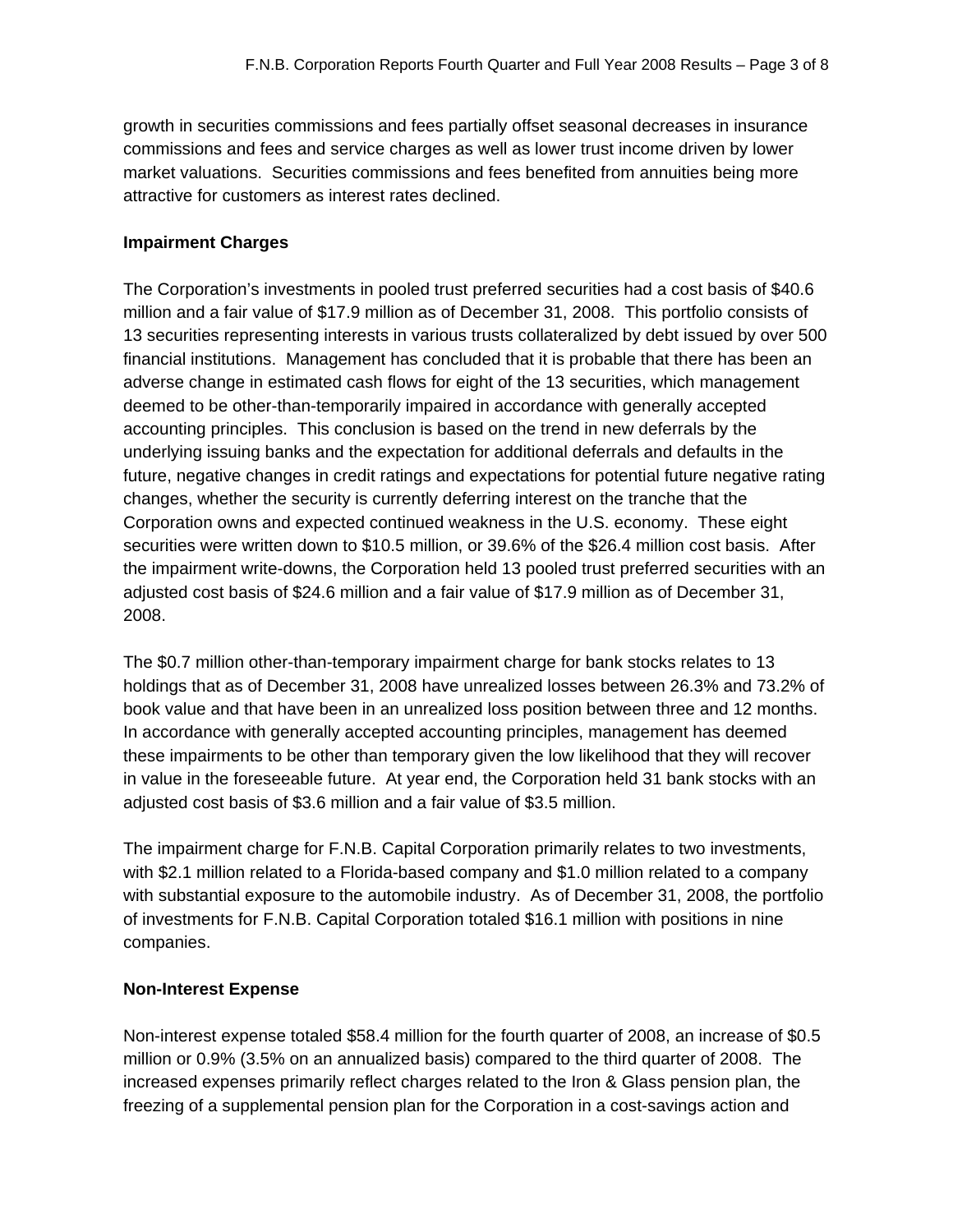higher costs related to OREO properties. These higher costs were partially offset by yearend reversals of accruals for incentive compensation and lower merger costs compared to the third quarter.

The Corporation's efficiency ratio was 72.1% for the fourth quarter of 2008 compared to 56.5% in the prior quarter and 55.5% in same quarter one year ago. The impairment charges and pension-related costs discussed above increased the efficiency ratio by 15.8 percentage points in the fourth quarter of 2008.

# **Credit Quality**

The provision for loan losses totaled \$51.3 million for the fourth quarter of 2008, a \$44.8 million increase compared to the third quarter of 2008 due to higher net charge-offs, additional specific reserves and increased allocations for a weaker economic environment. The significant increases primarily reflect continued deterioration in Florida, although, to a much lesser extent, the slowing economy in Pennsylvania is affecting some of the credit quality metrics in the loan portfolios in those markets. In total, \$32.0 million of the fourth quarter provision for loan losses was related to Florida, representing 10.6% of the \$301 million average portfolio balance of loans in Florida. In contrast, the remaining \$19.3 million fourth quarter provision represents 0.3% of the Corporation's \$5.6 billion average loan portfolio in Pennsylvania (i.e., excluding the Florida portfolio and including the Regency Finance portfolio).

Net charge-offs totaled \$21.1 million for the fourth quarter of 2008, a \$16.8 million increase from the third quarter of 2008. As a percentage of average loans, annualized net charge-offs equaled 1.44% of average loans for the fourth quarter of 2008, compared to 0.30% for the third quarter of 2008. Net charge-offs related to Florida totaled \$13.7 million or 18.6% of average loans on an annualized basis. Net charge-offs related to the Corporation's Pennsylvania loan portfolio equaled \$7.4 million or 0.53% on an annualized basis.

Non-performing assets totaled \$152.9 million at year-end, an increase of \$60.6 million compared to September 30, 2008. Essentially all of the increase in non-performing assets is attributed to Florida (\$59.2 million or 97.6% of the total increase), with the Corporation's remaining non-performing assets only up \$1.4 million or 2.5%. Non-performing assets to total loans and OREO were 2.62% at the end of the fourth quarter, up from 1.57% at the end of the third quarter. Florida non-performing assets as a percentage of Florida loans and OREO equaled 31.91% as of year-end 2008, compared to 11.16% at September 30, 2008. Non-performing assets as a percentage of loans and OREO for the Pennsylvania portfolios increased only 3 basis points to 1.06%.

At December 31, 2008, the ratio of the allowance for loan losses to total loans equaled 1.80%, a 53 basis point increase from 1.27% at the end of the third quarter. For the Florida loan portfolio, this ratio equaled 9.69% at year-end 2008, a 637 basis point increase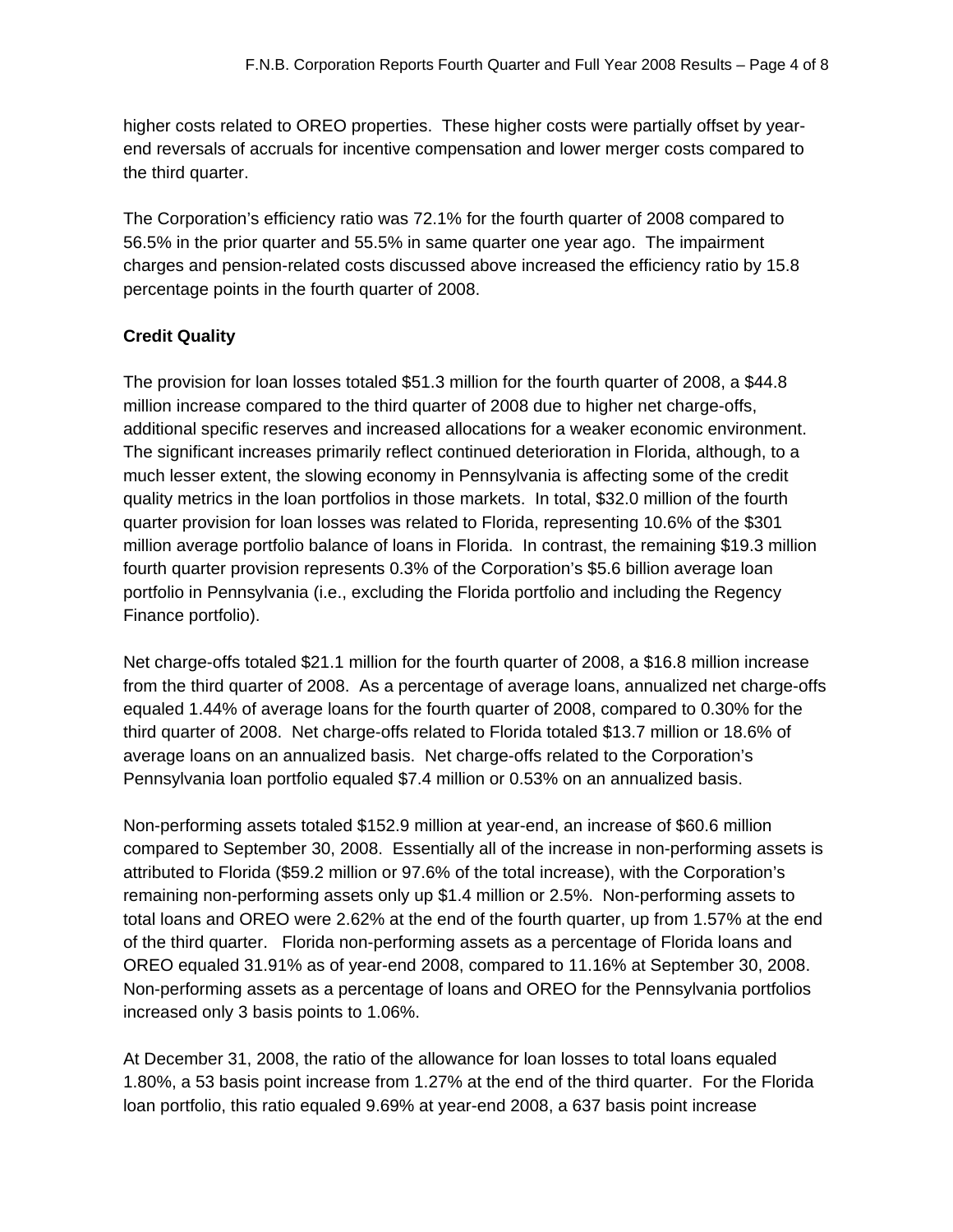compared to 3.32% at September 30, 2008. For the Pennsylvania loan portfolio, this ratio equaled 1.38%, a 22 basis point increase compared to 1.16% at September 30, 2008.

At December 31, 2008, the allowance for loan losses covered 72.9% of non-performing loans, compared to 96.0% at the end of the third quarter. For the Florida portfolio, this ratio equaled 30.6% at year-end 2008 compared to 35.3% at September 30, 2008, reflecting a combination of higher non-performing loans and charge-offs taken in the fourth quarter of 2008. For the Pennsylvania loan portfolio, this coverage ratio increased to 150.7%, a 19 percentage point increase compared to 132.0% at September 30, 2008.

Mr. New remarked, "We stubbed our toe in Florida. It's painful, but it's far from being fatal. We treated it aggressively this year and our rehab will continue until we are back at full speed. Our Pennsylvania loan portfolio saw some minor deterioration in 2008, but the overall asset quality of this portfolio continues to be very good as a result of historically sound underwriting and a more stable local economy."

# **Capital Position**

Shareholders' equity at December 31, 2008 was \$926.0 million, compared to \$544.4 million at December 31, 2007. Tangible book value was \$3.92 per common share at year-end 2008, compared to \$4.67 per common share at year-end 2007. The Corporation's tangible equity ratio was 4.51% at December 31, 2008, compared to 4.85% at December 31, 2007, reflecting the reduced level of earnings in 2008 and increased unrealized losses on investments and pension plan assets.

The Corporation's capital ratios continue to exceed federal bank regulatory agency "well capitalized" thresholds. The Corporation's leverage capital ratio was 7.34% at December 31, 2008, compared to 7.47% at December 31, 2007. The estimated total risk-based capital ratio was 11.1% at December 31, 2008, compared to 11.5% at December 31, 2007.

F.N.B. Corporation also recently announced that it is participating in the U.S. Treasury Department's Capital Purchase Program. On January 9, 2009, F.N.B. Corporation completed the sale of 100,000 shares of newly issued preferred stock valued at \$100.0 million. On a pro forma basis, as of December 31, 2008, the estimated total risk-based capital ratio would be 12.7%, the tier 1 risk-based capital ratio would be 11.3% and the leverage ratio would be 8.5%, all exceeding the well-capitalized requirements of 10%, 6% and 5%, respectively.

"We will use the additional capital to support our organic growth of loans and deposits. We don't expect our balance sheet to grow significantly during 2009 as our new customer acquisitions will be offset as businesses and consumers reduce their debts and as we exit some of our troubled loans. However, we do expect to see a more normal expansion of our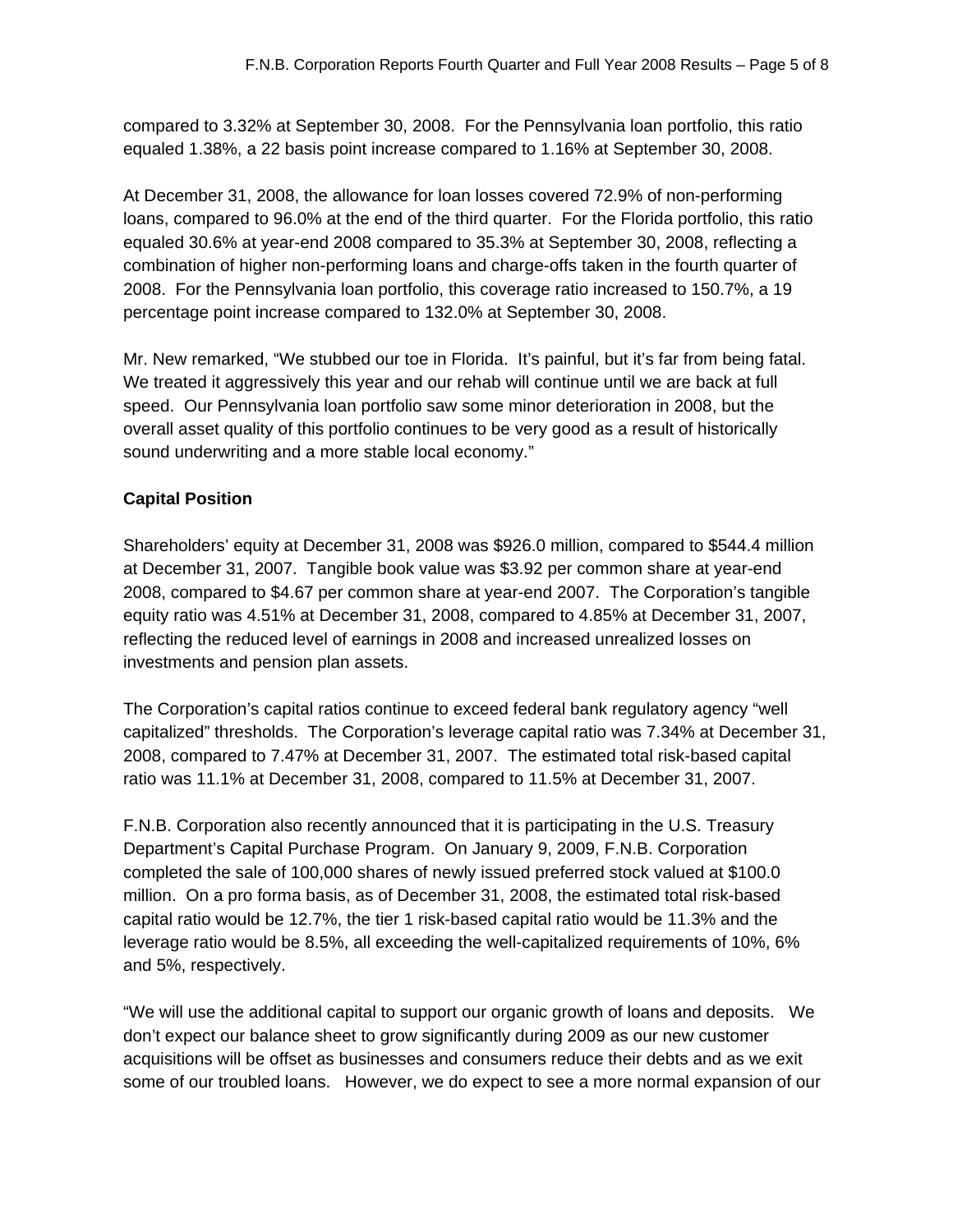balance sheet as consumer confidence improves and the economy begins to improve," Mr. New added.

### **Dividend Strategy**

F.N.B. Corporation's Board of Directors has determined that, given the continued economic stress, it is in the best long-term interest of shareholders to reduce the quarterly cash dividend to \$0.12 per share. The actual declaration of the dividend for the first quarter of 2009 typically occurs at the February Board of Directors meeting.

"We truly understand the importance of dividends to our shareholders. Although difficult, the decision to change our dividend was prudent, and consistent with our stated objective to create long-term value for shareholders. The decision allows us to preserve capital in a very challenging and uncertain environment and will position F.N.B. Corporation as an even stronger competitor when the economy rebounds," said Mr. New.

### **Full Year 2008 Results**

For the full year ended December 31, 2008, F.N.B. Corporation's net income totaled \$35.6 million, or \$0.44 per diluted share, compared to \$69.7 million, or \$1.15 per diluted share, for the full year ended December 31, 2007. For 2008, F.N.B. Corporation's return on tangible equity totaled 10.6%, its return on equity was 4.2%, its return on tangible assets was 0.55% and its return on assets was 0.46%.

Net interest income, on a fully taxable equivalent basis, increased 29.2% over 2007, reflecting average loan growth of 25.7% resulting from organic growth and the acquisitions of both Omega and Iron and Glass. Loan growth occurred in all categories, led by 33.9% growth in commercial lending. Average deposits and treasury management balances grew 26.8% over 2007, with low-cost treasury management accounts and non-interest bearing deposits growing at rates of 30.0% or more. The net interest margin for the year increased 15 basis points to 3.88%, compared to 2007.

Non-interest income, which includes the \$20.1 million fourth quarter impairment charges, totaled \$86.1 million, compared to \$81.6 million for 2007. Growth in fee-based revenues due to the acquisitions of Omega and Iron and Glass were partially offset by the impairment charges. Non-interest expense totaled \$222.7 million, an increase of 34.5% over 2007. The acquisitions of Omega and Iron and Glass contributed to higher salaries and benefits and occupancy costs, which increased a combined \$36.1 million, or 31.4%, over full year 2007 levels. Other non-interest expense increases reflect higher OREO expenses in addition to increases related to the acquisitions in 2008. Expense levels for 2008 also included \$4.7 million in one-time merger costs and \$1.1 million related to an executive retirement.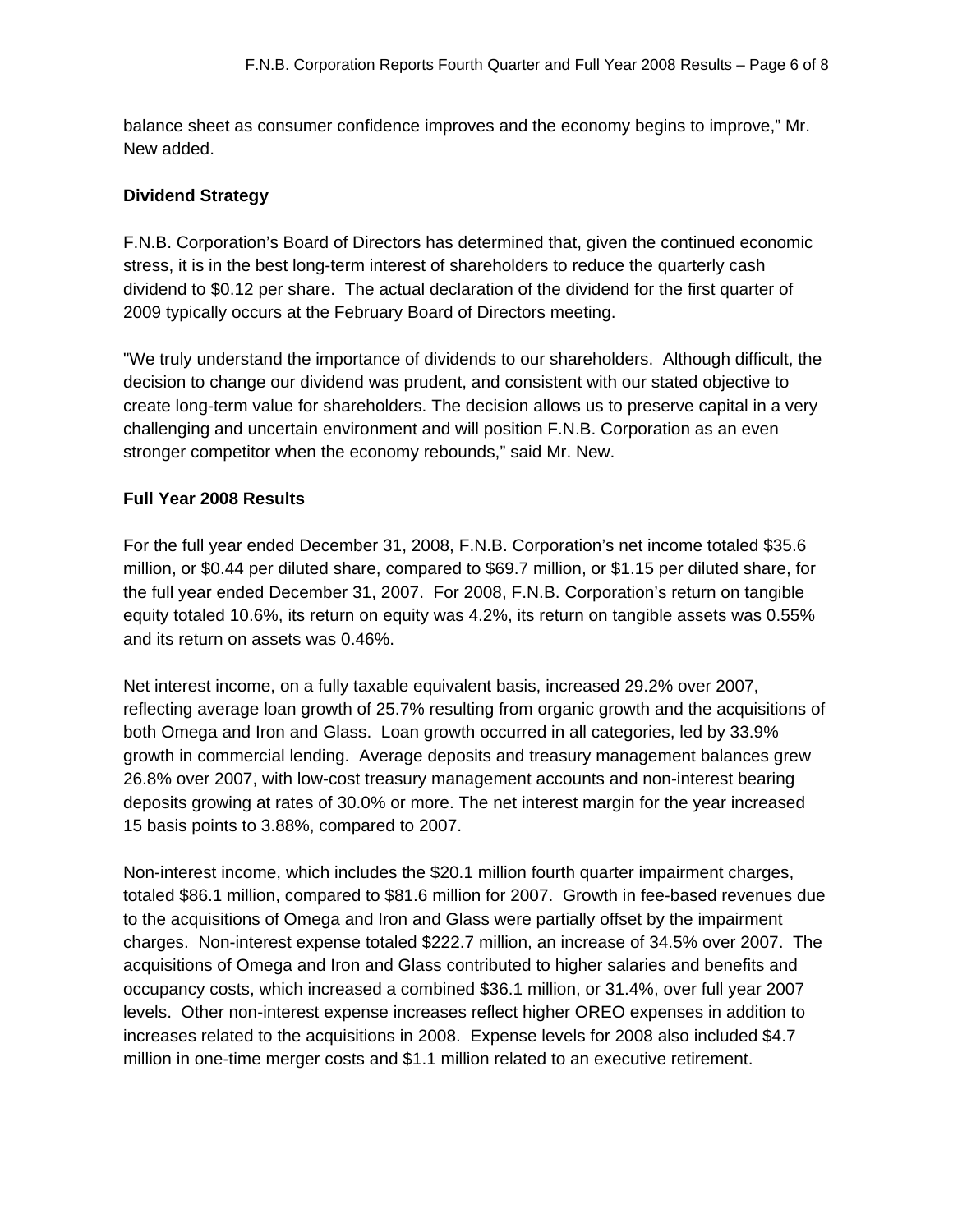The Corporation's efficiency ratio was 62.9% for 2008, compared to 57.4% for 2007. The combination of impairment charges, merger-related costs, pension plan-related charges and executive retirement costs incurred in 2008 increased the efficiency ratio by 540 basis points for the full year of 2008.

The provision for loan losses for 2008 totaled \$72.4 million, compared to \$12.7 million for 2007. The increase is mainly due to the previously discussed higher provision for loan losses in the fourth quarter of 2008, as well as increases related to the acquisitions in 2008.

### **2009 Annual Meeting of Shareholders**

The Board of Directors of F.N.B. Corporation also announced today that the Corporation's 2009 annual meeting of shareholders will be held on May 20, 2009. The record date for voting at the meeting will be March 11, 2009. At the meeting, shareholders will act on the election of directors, ratification of the appointment of the independent registered public accounting firm and any other matters that properly come before the meeting.

### **Conference Call**

F.N.B. Corporation will host its regularly scheduled quarterly conference call to discuss the Company's financial results for the fourth quarter of 2008 on Tuesday, January 27, 2009, at 8:00 A.M. Eastern. Hosting the call will be Bob New, President and Chief Executive Officer, and Brian Lilly, Chief Financial Officer. The call can be accessed by dialing (888) 239-5247 or (913) 981-5589 for international callers; the confirmation number is 7951124.

A replay of the call will be available from 11:00 A.M. Eastern on the day of the call until midnight on Tuesday, February 3, 2009. The replay can be accessed by dialing (888) 203- 1112 or (719) 457-0820 for international callers; the confirmation number is 7951124. A transcript of the call will be posted to the "Shareholder and Investor Relations" section of F.N.B. Corporation's Web site at www.fnbcorporation.com.

# **About F.N.B. Corporation**

F.N.B. Corporation (NYSE: FNB), headquartered in Hermitage, PA, is a diversified financial services company with total assets of \$8.4 billion as of December 31, 2008. F.N.B. Corporation is a leading provider of commercial and retail banking, leasing, wealth management, insurance, merchant banking and consumer finance services in Pennsylvania and Ohio, where it owns and operates First National Bank of Pennsylvania, First National Trust Company, First National Investment Services Company, LLC, F.N.B. Investment Advisors, Inc., First National Insurance Agency, LLC, F.N.B. Capital Corporation, LLC, Regency Finance Company and Bank Capital Services. It also operates consumer finance offices in Tennessee and loan production offices in Pennsylvania, Ohio, Tennessee and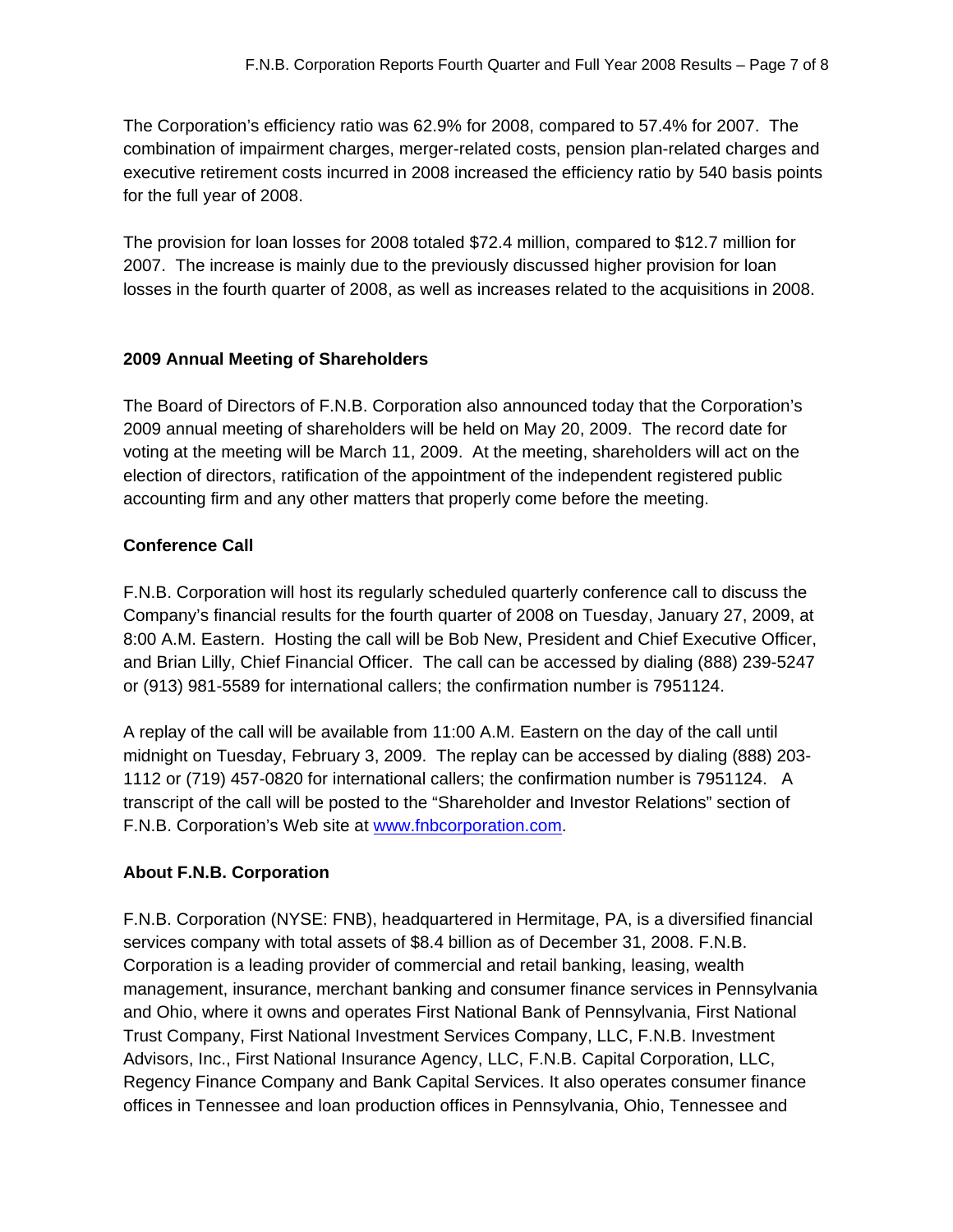Florida. Investor information is available on F.N.B. Corporation's Web site at www.fnbcorporation.com.

### **Forward-looking Statements**

This press release of F.N.B. Corporation and the reports F.N.B. Corporation files with the Securities and Exchange Commission often contain "forward-looking statements" relating to present or future trends or factors affecting the banking industry and, specifically, the financial operations, markets and products of F.N.B. Corporation. These forward-looking statements involve certain risks and uncertainties. There are a number of important factors that could cause F.N.B. Corporation's future results to differ materially from historical performance or projected performance. These factors include, but are not limited to: (1) a significant increase in competitive pressures among financial institutions; (2) changes in the interest rate environment that may reduce interest margins; (3) changes in prepayment speeds, loan sale volumes, charge-offs and loan loss provisions; (4) general economic conditions; (5) legislative or regulatory changes that may adversely affect the businesses in which F.N.B. Corporation is engaged; (6) technological issues which may adversely affect F.N.B. Corporation's financial operations or customers; (7) changes in the securities markets or (8) risk factors mentioned in the reports and registration statements F.N.B. Corporation files with the Securities and Exchange Commission. F.N.B. Corporation undertakes no obligation to revise these forward-looking statements or to reflect events or circumstances after the date of this press release.

# # #

**Analyst/Institutional Investor Contact:**  Frank Milano 203-682-8343

frank.milano@icrinc.com **Media Contact:** 

Jennifer Reel 724-983-4856 724-699-6389 (cell)

# DATA SHEETS TO FOLLOW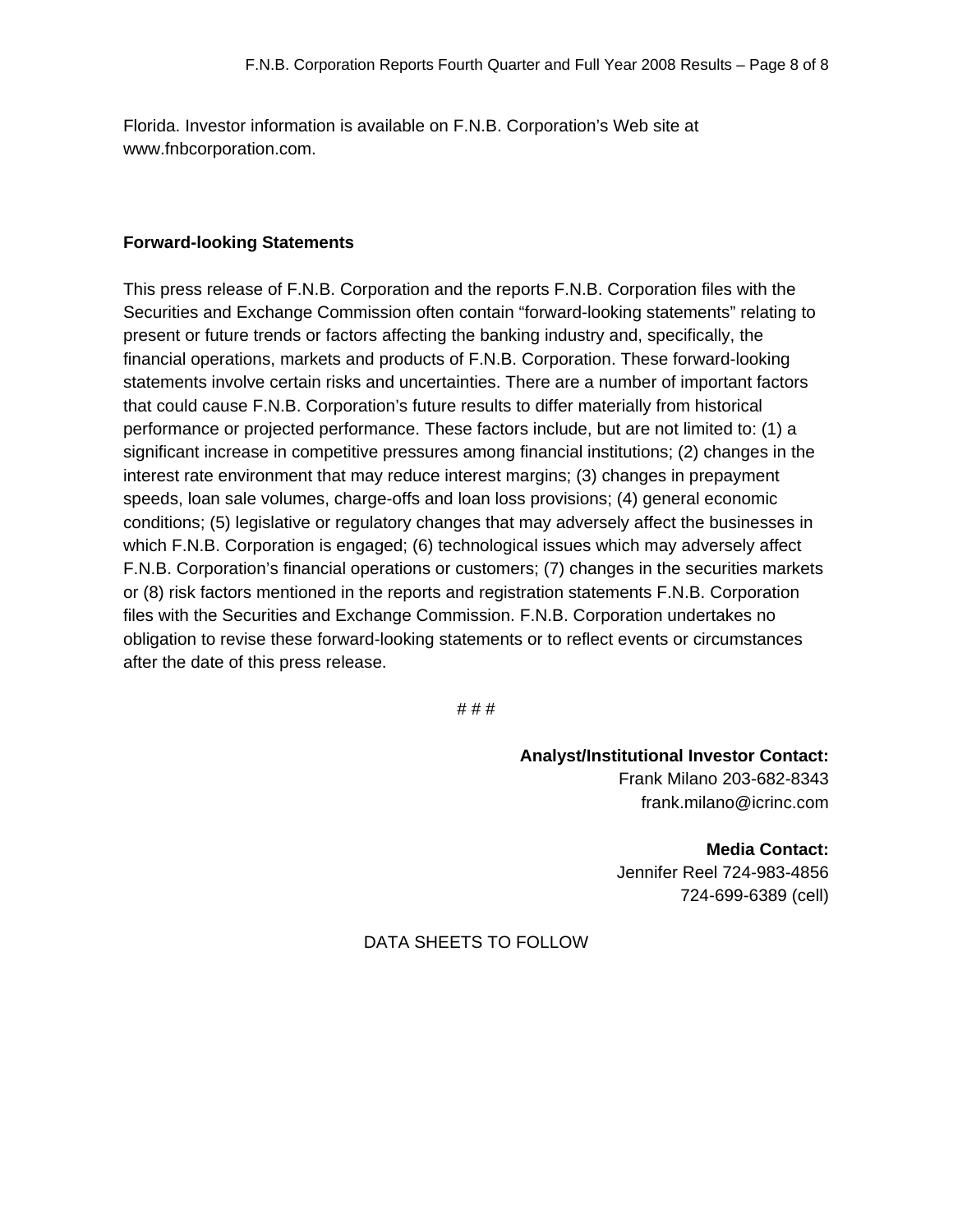#### **(Unaudited)**

**(Dollars in thousands, except per share data)** 4th Otr 2008 - 4th Otr 2008 - 4th Otr 2008 -

| двоимтэ нг июнянцая, слеерт рег знаге цата | 2008       |              | 2007         | 7111 YU 2000<br>3rd Qtr 2008 | 4th Qtr 2007 |
|--------------------------------------------|------------|--------------|--------------|------------------------------|--------------|
|                                            | Fourth     | Third        | Fourth       | Percent                      | Percent      |
| <b>Statement of earnings</b>               | Quarter    | Quarter      | Quarter      | Variance                     | Variance     |
| Interest income                            | \$107,158  | \$108,801    | \$92,834     | $-1.5$                       | 15.4         |
| Interest expense                           | 38,793     | 39,896       | 43,424       | $-2.8$                       | $-10.7$      |
| Net interest income                        | 68,365     | 68,905       | 49,410       | $-0.8$                       | 38.4         |
| Taxable equivalent adjustment              | 1,597      | 1,569        | 1,202        | 1.8                          | 32.9         |
| Net interest income (FTE)                  | 69,962     | 70,474       | 50,612       | $-0.7$                       | 38.2         |
| Provision for loan losses                  | 51,298     | 6,514        | 5,232        | 687.5                        | 880.5        |
| Net interest income after provision (FTE)  | 18,664     | 63,960       | 45,380       | $-70.8$                      | $-58.9$      |
| Service charges                            | 14,643     | 15,002       | 10,711       | $-2.4$                       | 36.7         |
| Insurance commissions and fees             | 3,508      | 3,959        | 3,044        | $-11.4$                      | 15.2         |
| Securities commissions and fees            | 2,500      | 2,010        | 1,805        | 24.3                         | 38.5         |
| Trust income                               | 3,081      | 3,215        | 2,188        | $-4.2$                       | 40.8         |
| Gain on sale of securities                 | 5          | 34           | $\mathbf{0}$ | $-86.6$                      | 2761.6       |
| Impairment loss on securities              | (16, 698)  | (25)         | $\mathbf{0}$ | n/m                          | n/m          |
| Gain on sale of loans                      | 366        | 477          | 534          | $-23.1$                      | $-31.4$      |
| Other                                      | 853        | 3,561        | 2,354        | $-76.1$                      | $-63.8$      |
| Total non-interest income                  | 8,258      | 28,233       | 20,636       | $-70.7$                      | $-60.0$      |
| Salaries and employee benefits             | 29,536     | 29,707       | 21,448       | $-0.6$                       | 37.7         |
| Occupancy and equipment                    | 9,414      | 8,772        | 6,741        | 7.3                          | 39.6         |
| Amortization of intangibles                | 1,988      | 2,162        | 1,101        | $-8.1$                       | 80.6         |
| Other                                      | 17,478     | 17,270       | 11,328       | 1.2                          | 54.3         |
| Total non-interest expense                 | 58,416     | 57,911       | 40,618       | 0.9                          | 43.8         |
| Income before income taxes                 | (31, 494)  | 34,282       | 25,398       | $-191.9$                     | $-224.0$     |
| Taxable equivalent adjustment              | 1,597      | 1,569        | 1,202        | 1.8                          | 32.9         |
| Income taxes                               | (14, 185)  | 9,208        | 7,134        | $-254.0$                     | $-298.8$     |
| Net income                                 | (\$18,906) | \$23,505     | \$17,062     | $-180.4$                     | $-210.8$     |
| Earnings per share                         |            |              |              |                              |              |
| <b>Basic</b>                               | (\$0.21)   | \$0.27       | \$0.28       | $-177.8$                     | $-175.0$     |
| Diluted                                    | $(\$0.21)$ | \$0.27       | \$0.28       | $-177.8$                     | $-175.0$     |
| <b>Performance ratios</b>                  |            |              |              |                              |              |
| Return on average equity                   | $-7.74%$   | 9.99%        | 12.45%       |                              |              |
| Return on tangible equity (1)              | $-17.67%$  | 25.69%       | 25.04%       |                              |              |
| Return on average assets                   | $-0.89%$   | 1.13%        | 1.11%        |                              |              |
| Return on tangible assets (2)              | $-0.89%$   | 1.28%        | 1.21%        |                              |              |
| Net interest margin (FTE)                  | 3.88%      | 3.97%        | 3.72%        |                              |              |
| Yield on earning assets (FTE)              | 6.02%      | 6.20%        | 6.90%        |                              |              |
| Cost of funds                              | 2.39%      | 2.50%        | 3.54%        |                              |              |
| Efficiency ratio (FTE) (3)                 | 72.14%     | 56.48%       | 55.46%       |                              |              |
| Common stock data                          |            |              |              |                              |              |
| Average basic shares outstanding           | 89,304,839 | 87,291,008   | 60,155,781   | 2.3                          | 48.5         |
| Average diluted shares outstanding         | 89,588,706 | 87, 575, 153 | 60,622,494   | 2.3                          | 47.8         |
| Ending shares outstanding                  | 89,700,152 | 89,634,163   | 60,554,248   | 0.1                          | 48.1         |
| Book value per common share                | \$10.32    | \$10.83      | \$8.99       | $-4.7$                       | 14.8         |
| Tangible book value per common share       | \$3.92     | \$4.39       | \$4.67       | $-10.8$                      | $-16.1$      |
| Dividend payout ratio                      | $-114.06%$ | 91.24%       | 85.17%       |                              |              |

(1) Return on tangible equity is calculated by dividing net income less amortization of intangibles by average equity less average intangibles.

(2) Return on tangible assets is calculated by dividing net income less amortization of intangibles by average assets less average intangibles.

(3) The efficiency ratio is calculated by dividing non-interest expense less amortization of intangibles by the sum of net interest income on a fully taxable equivalent basis plus non-interest income.

(4) Treasury management accounts are included in short-term borrowings on the balance sheet.

(5) As of December 31, 2008, the Corporation also has \$10.5 million of securities which management deemed to be other-than-temporarily impaired.

(6) Certain prior period amounts have been reclassified to conform to the current period presentation.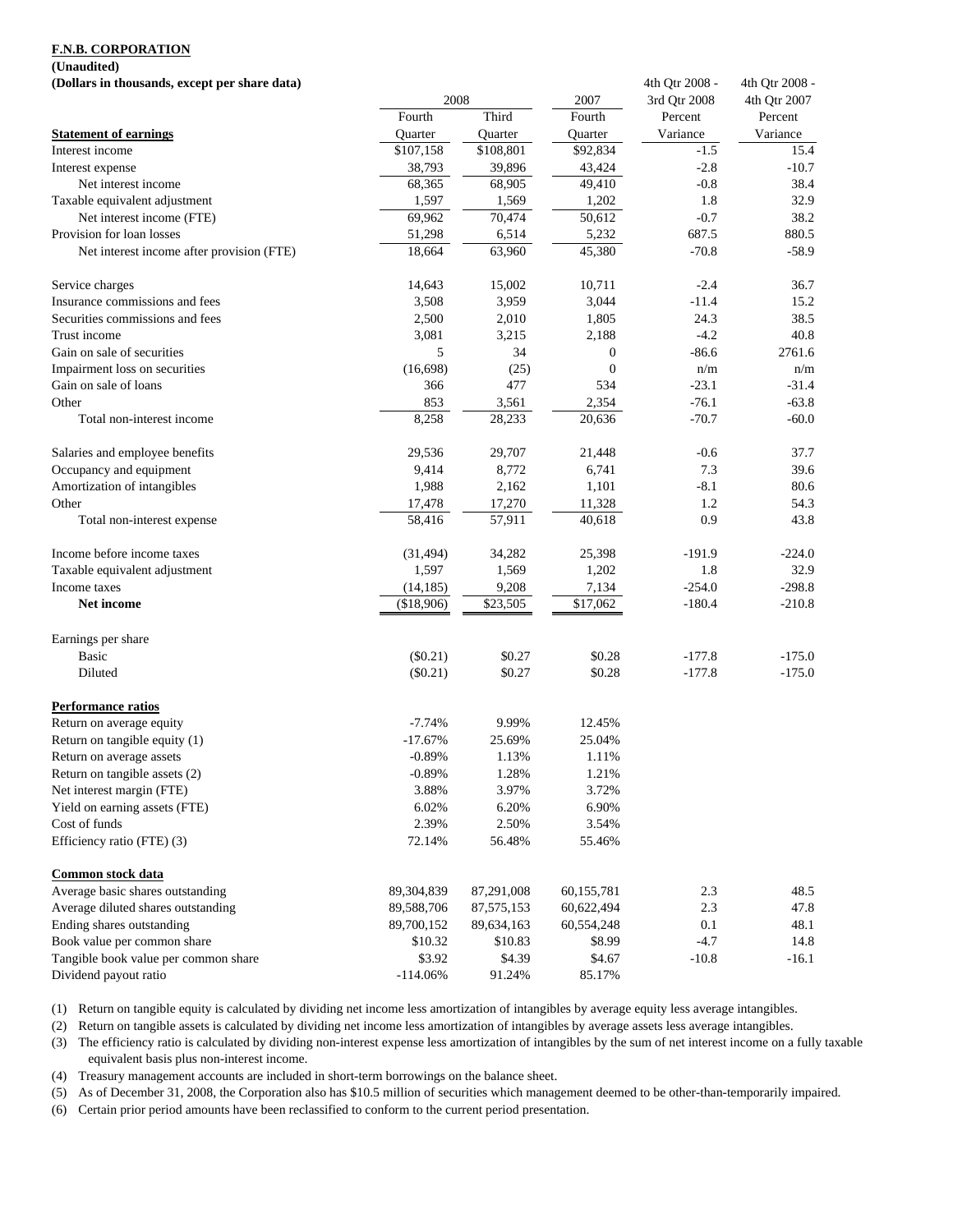#### **(Unaudited)**

**(Dollars in thousands, except per share data)**

|                                           | For the Year       |            |          |
|-------------------------------------------|--------------------|------------|----------|
|                                           | Ended December 31, |            | Percent  |
| <b>Statement of earnings</b>              | 2008               | 2007       | Variance |
| Interest income                           | \$409,781          | \$368,890  | 11.1     |
| Interest expense                          | 157,989            | 174,053    | $-9.2$   |
| Net interest income                       | 251,792            | 194,837    | 29.2     |
| Taxable equivalent adjustment             | 6,037              | 4,658      | 29.6     |
| Net interest income (FTE)                 | 257,829            | 199,495    | 29.2     |
| Provision for loan losses                 | 72,371             | 12,693     | 470.1    |
| Net interest income after provision (FTE) | 185,458            | 186,802    | $-0.7$   |
| Service charges                           | 54,691             | 40,827     | 34.0     |
| Insurance commissions and fees            | 15,572             | 13,994     | 11.3     |
| Securities commissions and fees           | 8,128              | 6,326      | 28.5     |
| Trust income                              | 12,095             | 8,577      | 41.0     |
| Gain on sale of securities                | 834                | 1,155      | $-27.8$  |
| Impairment loss on securities             | (17, 189)          | (118)      | n/m      |
| Gain on sale of loans                     | 1,824              | 1,715      | 6.4      |
| Other                                     | 10,160             | 9,133      | 11.2     |
| Total non-interest income                 | 86,115             | 81,609     | 5.5      |
| Salaries and employee benefits            | 116,819            | 87,219     | 33.9     |
| Occupancy and equipment                   | 34,245             | 27,737     | 23.5     |
| Amortization of intangibles               | 6,442              | 4,406      | 46.2     |
| Other                                     | 65,198             | 46,252     | 41.0     |
| Total non-interest expense                | 222,704            | 165,614    | 34.5     |
| Income before income taxes                | 48,869             | 102,797    | $-52.5$  |
| Taxable equivalent adjustment             | 6,037              | 4,658      | 29.6     |
| Income taxes                              | 7,237              | 28,461     | $-74.6$  |
| <b>Net income</b>                         | \$35,595           | \$69,678   | $-48.9$  |
| Earnings per share                        |                    |            |          |
| <b>Basic</b>                              | \$0.44             | \$1.16     | $-62.1$  |
| Diluted                                   | \$0.44             | \$1.15     | $-61.7$  |
| Performance ratios                        |                    |            |          |
| Return on average equity                  | 4.20%              | 12.89%     |          |
| Return on tangible equity (1)             | 10.63%             | 26.23%     |          |
| Return on average assets                  | 0.46%              | 1.15%      |          |
| Return on tangible assets (2)             | 0.55%              | 1.25%      |          |
| Net interest margin (FTE)                 | 3.88%              | 3.73%      |          |
| Yield on earning assets (FTE)             | 6.25%              | 6.97%      |          |
| Cost of funds                             | 2.66%              | 3.61%      |          |
| Efficiency ratio (FTE) (3)                | 62.88%             | 57.35%     |          |
| Common stock data                         |                    |            |          |
| Average basic shares outstanding          | 80,654,153         | 60,135,859 | 34.1     |
| Average diluted shares outstanding        | 80,997,987         | 60,629,065 | 33.6     |
| Ending shares outstanding                 | 89,700,152         | 60,554,248 | 48.1     |
| Book value per common share               | \$10.32            | \$8.99     | 14.8     |
| Tangible book value per common share      | \$3.92             | \$4.67     | $-16.1$  |
| Dividend payout ratio                     | 219.92%            | 82.45%     |          |

(1) Return on tangible equity is calculated by dividing net income less amortization of intangibles by average equity less average intangibles.

(2) Return on tangible assets is calculated by dividing net income less amortization of intangibles by average assets less average intangibles.

(3) The efficiency ratio is calculated by dividing non-interest expense less amortization of intangibles by the sum of net interest income on a fully taxable equivalent basis plus non-interest income.

(4) Treasury management accounts are included in short-term borrowings on the balance sheet.

(5) As of December 31, 2008, the Corporation also has \$10.5 million of securities which management deemed to be other-than-temporarily impaired.

(6) Certain prior period amounts have been reclassified to conform to the current period presentation.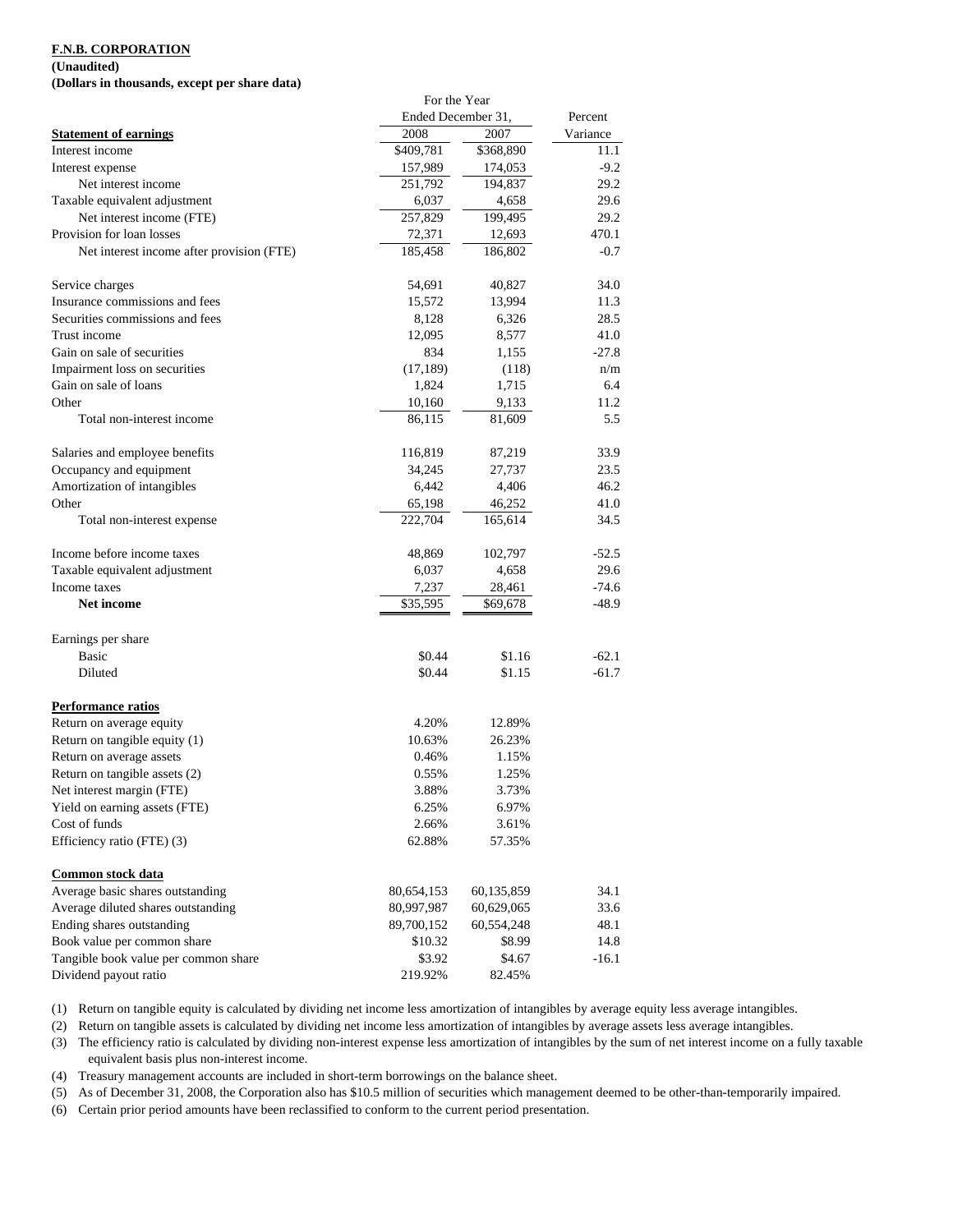| (Unaudited)                                   |             |             |             | 4th Qtr 2008 - | 4th Qtr 2008 - |  |
|-----------------------------------------------|-------------|-------------|-------------|----------------|----------------|--|
| (Dollars in thousands)                        | 2008        |             | 2007        | 3rd Qtr 2008   | 4th Qtr 2007   |  |
|                                               | Fourth      | Third       | Fourth      | Percent        | Percent        |  |
| <b>Average balances</b>                       | Quarter     | Quarter     | Quarter     | Variance       | Variance       |  |
| Total assets                                  | \$8,414,609 | \$8,265,506 | \$6,109,593 | 1.8            | 37.7           |  |
| Earning assets                                | 7,197,213   | 7,089,681   | 5,418,770   | 1.5            | 32.8           |  |
| Securities                                    | 1,330,686   | 1,304,035   | 1,053,081   | $2.0\,$        | 26.4           |  |
| Loans, net of unearned income                 | 5,861,620   | 5,766,959   | 4,363,982   | 1.6            | 34.3           |  |
| Allowance for loan losses                     | 76,400      | 73,656      | 52,729      | 3.7            | 44.9           |  |
| Goodwill and intangibles                      | 575,668     | 550,673     | 262,077     | 4.5            | 119.7          |  |
| Deposits and treasury management accounts (4) | 6,529,246   | 6,381,969   | 4,706,626   | 2.3            | 38.7           |  |
| Short-term borrowings                         | 128,081     | 145,960     | 170,884     | $-12.2$        | $-25.0$        |  |
| Long-term debt                                | 494,065     | 501,500     | 462,475     | $-1.5$         | 6.8            |  |
| Trust preferred securities                    | 205,468     | 205,637     | 151,031     | $-0.1$         | 36.0           |  |
| Shareholders' equity                          | 972,138     | 936,452     | 543,743     | 3.8            | 78.8           |  |
| <b>Asset quality data</b>                     |             |             |             |                |                |  |
| Non-accrual loans                             | \$139,607   | \$74,161    | \$29,211    | 88.2           | 377.9          |  |
| <b>Restructured loans</b>                     | 4,097       | 3,733       | 3,468       | 9.8            | 18.1           |  |
| Non-performing loans                          | 143,704     | 77,894      | 32,679      | 84.5           | 339.7          |  |
| Other real estate owned                       | 9,177       | 14,338      | 8,052       | $-36.0$        | 14.0           |  |
| Non-performing assets (5)                     | \$152,881   | \$92,232    | \$40,731    | 65.8           | 275.3          |  |
| Net loan charge-offs                          | \$21,148    | \$4,323     | \$4,548     | 389.2          | 365.0          |  |
| Allowance for loan losses                     | 104,730     | 74,755      | 52,806      | 40.1           | 98.3           |  |
| Non-performing loans / total loans            | 2.47%       | 1.33%       | 0.75%       |                |                |  |
| Non-performing assets / total loans + OREO    | 2.62%       | 1.57%       | 0.94%       |                |                |  |
| Allowance for loan losses / total loans       | 1.80%       | 1.27%       | 1.22%       |                |                |  |
| Allowance for loan losses /                   |             |             |             |                |                |  |
| non-performing loans                          | 72.88%      | 95.97%      | 161.59%     |                |                |  |
| Net loan charge-offs (annualized) /           |             |             |             |                |                |  |
| average loans                                 | 1.44%       | 0.30%       | 0.41%       |                |                |  |
| <b>Balances at period end</b>                 |             |             |             |                |                |  |
| Total assets                                  | \$8,364,811 | \$8,457,351 | \$6,088,021 | $-1.1$         | 37.4           |  |
| Earning assets                                | 7,160,200   | 7,222,178   | 5,376,328   | $-0.9$         | 33.2           |  |
| Securities                                    | 1,326,133   | 1,335,780   | 1,025,974   | $-0.7$         | 29.3           |  |
| Loans, net of unearned income                 | 5,820,380   | 5,876,041   | 4,344,235   | $-0.9$         | 34.0           |  |
| Goodwill and intangibles                      | 574,507     | 577,318     | 261,559     | $-0.5$         | 119.6          |  |
| Deposits and treasury management accounts (4) | 6,469,328   | 6,525,953   | 4,674,236   | $-0.9$         | 38.4           |  |
| Short-term borrowings                         | 181,558     | 179,286     | 173,271     | 1.3            | 4.8            |  |
| Long-term debt                                | 490,250     | 496,649     | 481,366     | $-1.3$         | 1.8            |  |
| Trust preferred securities                    | 205,386     | 205,555     | 151,031     | $-0.1$         | 36.0           |  |
| Shareholders' equity                          | 925,984     | 971,074     | 544,357     | $-4.6$         | 70.1           |  |
| <b>Capital ratios</b>                         |             |             |             |                |                |  |
| Equity/assets (period end)                    | 11.07%      | 11.48%      | 8.94%       |                |                |  |
| Leverage ratio                                | 7.34%       | 7.97%       | 7.47%       |                |                |  |
| Tangible equity/tangible assets (period end)  | 4.51%       | 5.00%       | 4.85%       |                |                |  |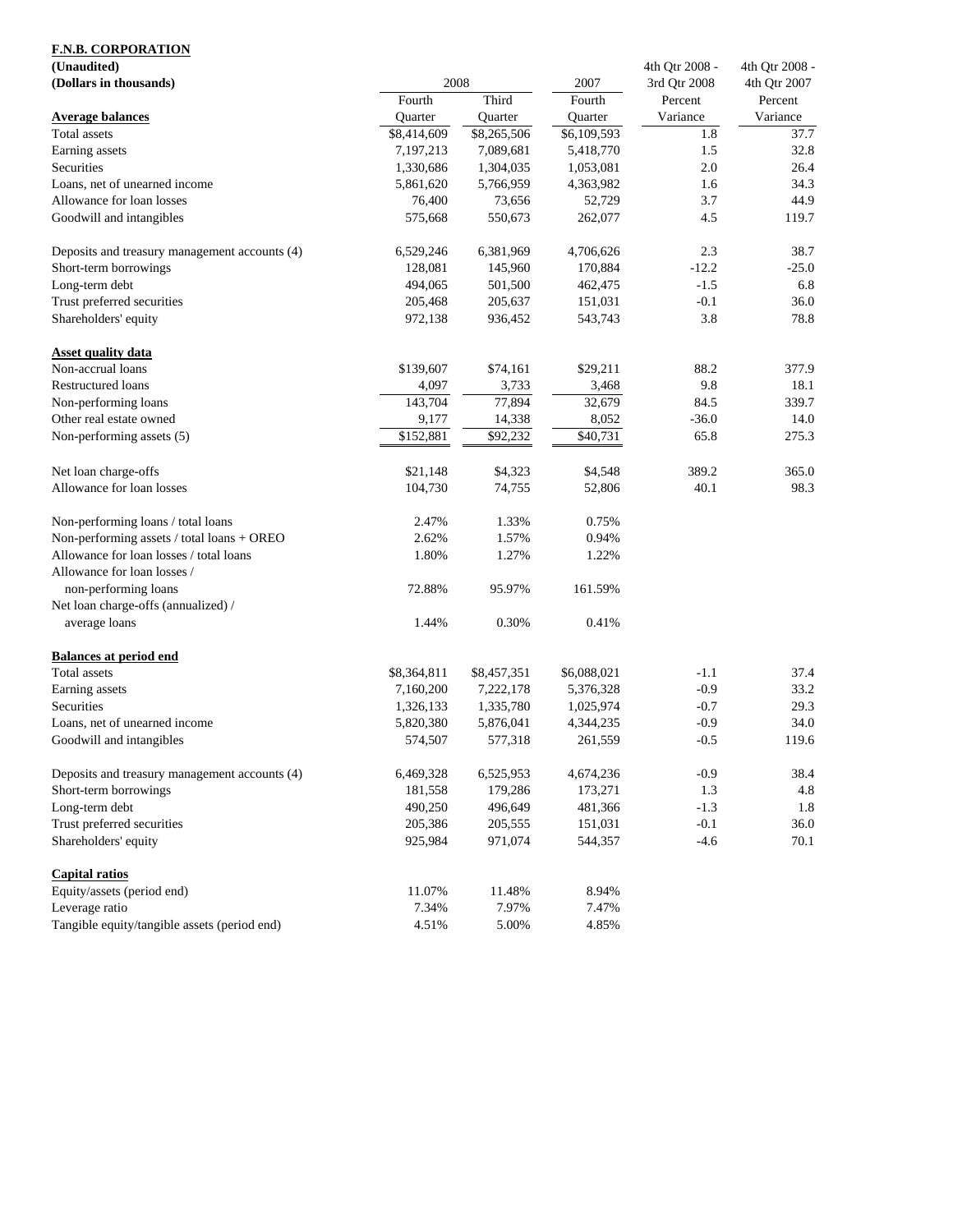# **(Unaudited)**

| (Dollars in thousands)                        | For the Year       |             |          |
|-----------------------------------------------|--------------------|-------------|----------|
|                                               | Ended December 31, | Percent     |          |
| <b>Average balances</b>                       | 2008               | 2007        | Variance |
| Total assets                                  | \$7,696,895        | \$6,055,384 | 27.1     |
| Earning assets                                | 6,649,735          | 5,356,711   | 24.1     |
| Securities                                    | 1,220,772          | 1,039,536   | 17.4     |
| Loans, net of unearned income                 | 5,410,022          | 4,305,158   | 25.7     |
| Allowance for loan losses                     | 67,962             | 52,346      | 29.8     |
| Goodwill and intangibles                      | 473,228            | 263,861     | 79.3     |
| Deposits and treasury management accounts (4) | 5,932,216          | 4,676,568   | 26.8     |
| Short-term borrowings                         | 143,154            | 147,439     | $-2.9$   |
| Long-term debt                                | 498,262            | 467,047     | 6.7      |
| Trust preferred securities                    | 192,060            | 151,031     | 27.2     |
| Shareholders' equity                          | 847,417            | 540,469     | 56.8     |
| <b>Asset quality data</b>                     |                    |             |          |
| Non-accrual loans                             | \$139,607          | \$29,211    | 377.9    |
| Restructured loans                            | 4,097              | 3,468       | 18.1     |
| Non-performing loans                          | 143,704            | 32,679      | 339.7    |
| Other real estate owned                       | 9,177              | 8,052       | 14.0     |
| Non-performing assets                         | \$152,881          | \$40,731    | 275.3    |
| Net loan charge-offs                          | \$32,596           | \$12,483    | 161.1    |
| Allowance for loan losses                     | 104,730            | 52,806      | 98.3     |
| Non-performing loans / total loans            | 2.47%              | 0.75%       |          |
| Non-performing assets / total loans + OREO    | 2.62%              | 0.94%       |          |
| Allowance for loan losses / total loans       | 1.80%              | 1.22%       |          |
| Allowance for loan losses /                   |                    |             |          |
| non-performing loans                          | 72.88%             | 161.59%     |          |
| Net loan charge-offs (annualized) /           |                    |             |          |
| average loans                                 | 0.60%              | 0.29%       |          |
| <b>Balances at period end</b>                 |                    |             |          |
| Total assets                                  | \$8,364,811        | \$6,088,021 | 37.4     |
| Earning assets                                | 7,160,200          | 5,376,328   | 33.2     |
| Securities                                    | 1,326,133          | 1,025,974   | 29.3     |
| Loans, net of unearned income                 | 5,820,380          | 4,344,235   | 34.0     |
| Goodwill and intangibles                      | 574,507            | 261,559     | 119.6    |
| Deposits and treasury management accounts (4) | 6,469,328          | 4,674,236   | 38.4     |
| Short-term borrowings                         | 181,558            | 173,271     | 4.8      |
| Long-term debt                                | 490,250            | 481,366     | 1.8      |
| Trust preferred securities                    | 205,386            | 151,031     | 36.0     |
| Shareholders' equity                          | 925,984            | 544,357     | 70.1     |
| <b>Capital ratios</b>                         |                    |             |          |
| Equity/assets (period end)                    | 11.07%             | 8.94%       |          |
| Leverage ratio                                | 7.34%              | 7.47%       |          |
| Tangible equity/tangible assets (period end)  | 4.51%              | 4.85%       |          |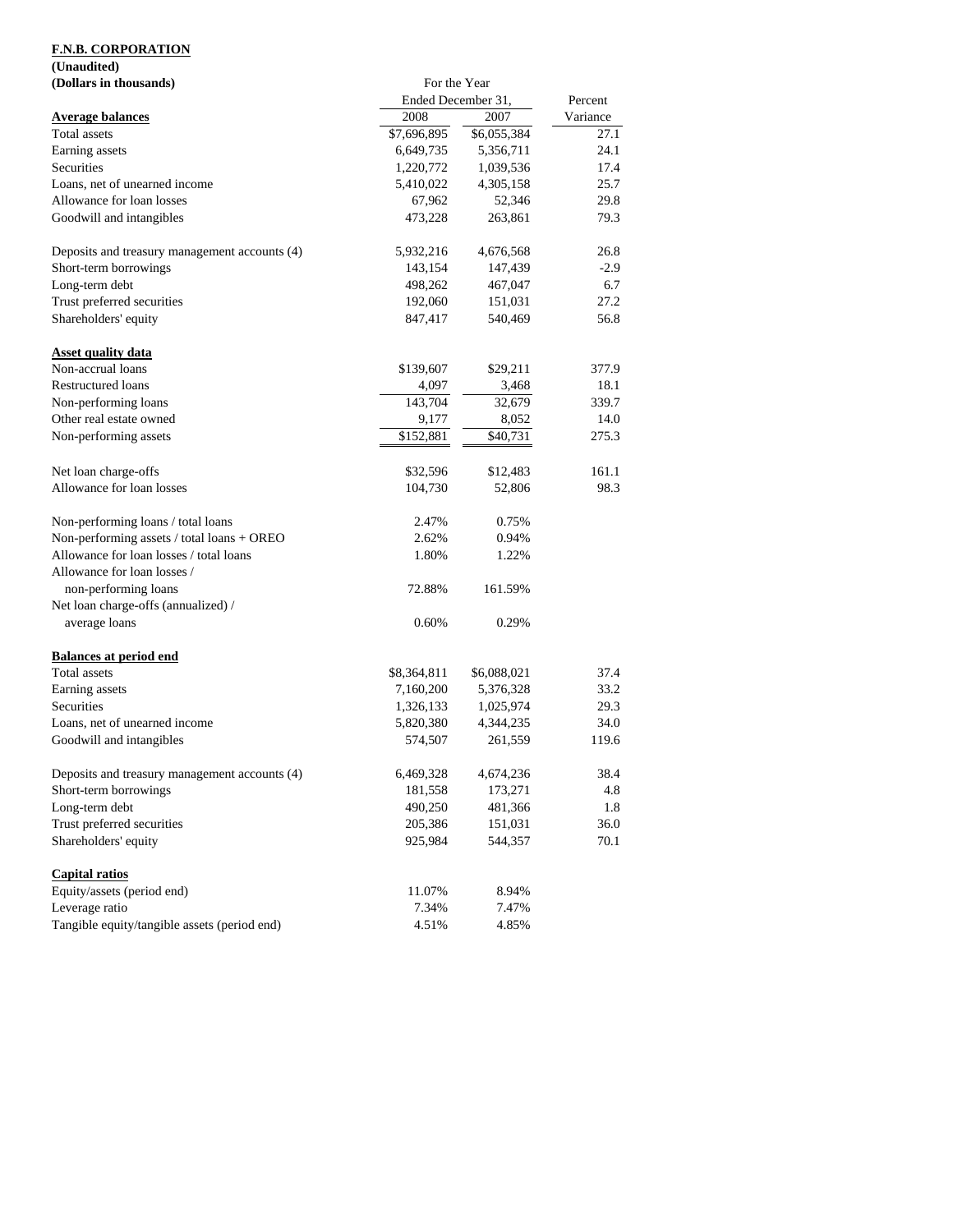| (Unaudited)                                         |                |                |             | 4th Qtr 2008 - | 4th Qtr 2008 - |  |
|-----------------------------------------------------|----------------|----------------|-------------|----------------|----------------|--|
| (Dollars in thousands)                              | 2008           |                | 2007        | 3rd Qtr 2008   | 4th Qtr 2007   |  |
|                                                     | Fourth         | Third          | Fourth      | Percent        | Percent        |  |
| <b>Average balances</b>                             | <b>Ouarter</b> | <b>Ouarter</b> | Ouarter     | Variance       | Variance       |  |
| Loans:                                              |                |                |             |                |                |  |
| Commercial                                          | \$3,203,713    | \$3,142,018    | \$2,241,272 | 2.0            | 42.9           |  |
| Direct installment                                  | 1,083,072      | 1,099,102      | 945,539     | $-1.5$         | 14.5           |  |
| Consumer LOC                                        | 332,983        | 314,992        | 247,913     | 5.7            | 34.3           |  |
| Residential mortgages                               | 651,141        | 655,719        | 475,346     | $-0.7$         | 37.0           |  |
| Indirect installment                                | 522,633        | 493,648        | 432,477     | 5.9            | 20.8           |  |
| Other                                               | 68,078         | 61,480         | 21,435      | 10.7           | 217.6          |  |
| <b>Total loans</b>                                  | \$5,861,620    | \$5,766,959    | \$4,363,982 | 1.6            | 34.3           |  |
| Deposits:                                           |                |                |             |                |                |  |
| Non-interest bearing deposits                       | \$918,143      | \$907,146      | \$628,766   | 1.2            | 46.0           |  |
| Savings and NOW                                     | 2,847,628      | 2,826,205      | 2,066,390   | 0.8            | 37.8           |  |
| Certificates of deposit and other time deposits     | 2,331,236      | 2,250,043      | 1,725,646   | 3.6            | 35.1           |  |
| Total deposits                                      | 6,097,007      | 5,983,394      | 4,420,802   | 1.9            | 37.9           |  |
| Treasury management accounts (4)                    | 432,239        | 398,575        | 285,824     | 8.4            | 51.2           |  |
| Total deposits and treasury management accounts (4) | \$6,529,246    | \$6,381,969    | \$4,706,626 | 2.3            | 38.7           |  |
| <b>Balances at period end</b>                       |                |                |             |                |                |  |
| Loans:                                              |                |                |             |                |                |  |
| Commercial                                          | \$3,173,941    | \$3,228,768    | \$2,232,860 | $-1.7$         | 42.1           |  |
| Direct installment                                  | 1,070,791      | 1,095,115      | 941,249     | $-2.2$         | 13.8           |  |
| Consumer LOC                                        | 340,750        | 325,284        | 251,100     | 4.8            | 35.7           |  |
| Residential mortgages                               | 638,356        | 647,259        | 465,881     | $-1.4$         | 37.0           |  |
| Indirect installment                                | 531,430        | 514,007        | 427,663     | 3.4            | 24.3           |  |
| Other                                               | 65,112         | 65,608         | 25,482      | $-0.8$         | 155.5          |  |
| <b>Total loans</b>                                  | \$5,820,380    | \$5,876,041    | \$4,344,235 | $-0.9$         | 34.0           |  |
| Deposits:                                           |                |                |             |                |                |  |
| Non-interest bearing deposits                       | \$919,539      | \$939,561      | \$626,141   | $-2.1$         | 46.9           |  |
| Savings and NOW                                     | 2,816,628      | 2,888,899      | 2,037,160   | $-2.5$         | 38.3           |  |
| Certificates of deposit and other time deposits     | 2,318,456      | 2,313,397      | 1,734,383   | 0.2            | 33.7           |  |
| Total deposits                                      | 6,054,623      | 6,141,857      | 4,397,684   | $-1.4$         | 37.7           |  |
| Treasury management accounts (4)                    | 414,705        | 384,096        | 276,552     | 8.0            | 50.0           |  |
| Total deposits and treasury management accounts (4) | \$6,469,328    | \$6,525,953    | \$4,674,236 | $-0.9$         | 38.4           |  |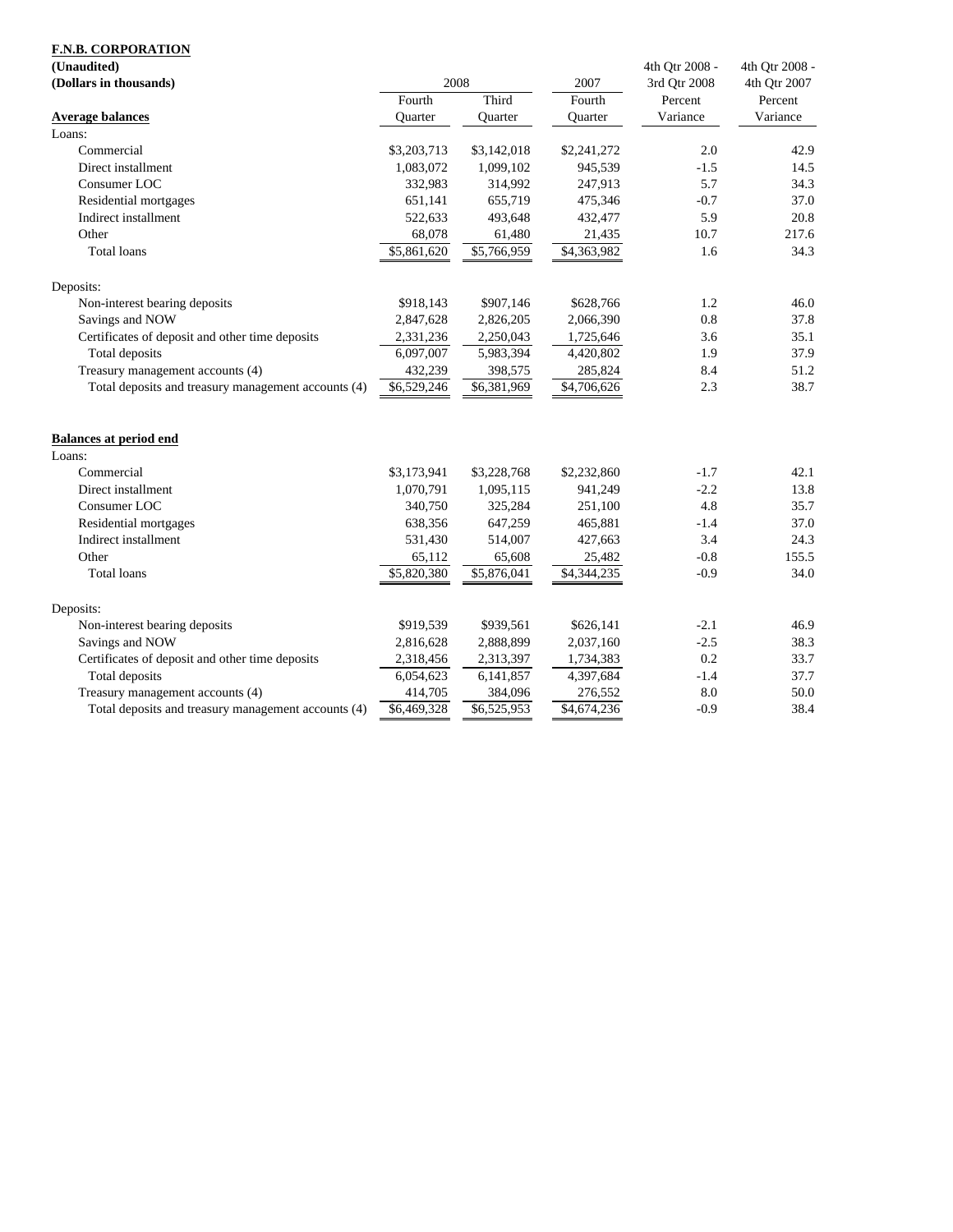### **(Unaudited)**

| (Dollars in thousands)                              | For the Year       |             |          |  |
|-----------------------------------------------------|--------------------|-------------|----------|--|
|                                                     | Ended December 31, |             | Percent  |  |
| <b>Average balances</b>                             | 2008               | 2007        | Variance |  |
| Loans:                                              |                    |             |          |  |
| Commercial                                          | \$2,922,868        | \$2,182,237 | 33.9     |  |
| Direct installment                                  | 1,054,167          | 932,344     | 13.1     |  |
| Consumer LOC                                        | 300,014            | 248,788     | 20.6     |  |
| Residential mortgages                               | 607,443            | 482,900     | 25.8     |  |
| Indirect installment                                | 462,834            | 439,196     | 5.4      |  |
| Other                                               | 62,696             | 19,693      | 218.4    |  |
| <b>Total loans</b>                                  | \$5,410,022        | \$4,305,158 | 25.7     |  |
| Deposits:                                           |                    |             |          |  |
| Non-interest bearing deposits                       | \$825,083          | \$634,537   | 30.0     |  |
| Savings and NOW                                     | 2,596,378          | 2,030,614   | 27.9     |  |
| Certificates of deposit and other time deposits     | 2,137,555          | 1,744,691   | 22.5     |  |
| Total deposits                                      | 5,559,016          | 4,409,842   | 26.1     |  |
| Treasury management accounts (4)                    | 373,200            | 266,726     | 39.9     |  |
| Total deposits and treasury management accounts (4) | \$5,932,216        | \$4,676,568 | 26.8     |  |
| <b>Balances at period end</b><br>Loans:             |                    |             |          |  |
| Commercial                                          | \$3,173,941        | \$2,232,860 | 42.1     |  |
| Direct installment                                  | 1,070,791          | 941,249     | 13.8     |  |
| Consumer LOC                                        | 340,750            | 251,100     | 35.7     |  |
| Residential mortgages                               | 638,356            | 465,881     | 37.0     |  |
| Indirect installment                                | 531,430            | 427,663     | 24.3     |  |
| Other                                               | 65,112             | 25,482      | 155.5    |  |
| Total loans                                         | \$5,820,380        | \$4,344,235 | 34.0     |  |
| Deposits:                                           |                    |             |          |  |
| Non-interest bearing deposits                       | \$919,539          | \$626,141   | 46.9     |  |
| Savings and NOW                                     | 2,816,628          | 2,037,160   | 38.3     |  |
| Certificates of deposit and other time deposits     | 2,318,456          | 1,734,383   | 33.7     |  |
| Total deposits                                      | 6,054,623          | 4,397,684   | 37.7     |  |
| Treasury management accounts (4)                    | 414,705            | 276,552     | 50.0     |  |
| Total deposits and treasury management accounts (4) | \$6,469,328        | \$4,674,236 | 38.4     |  |